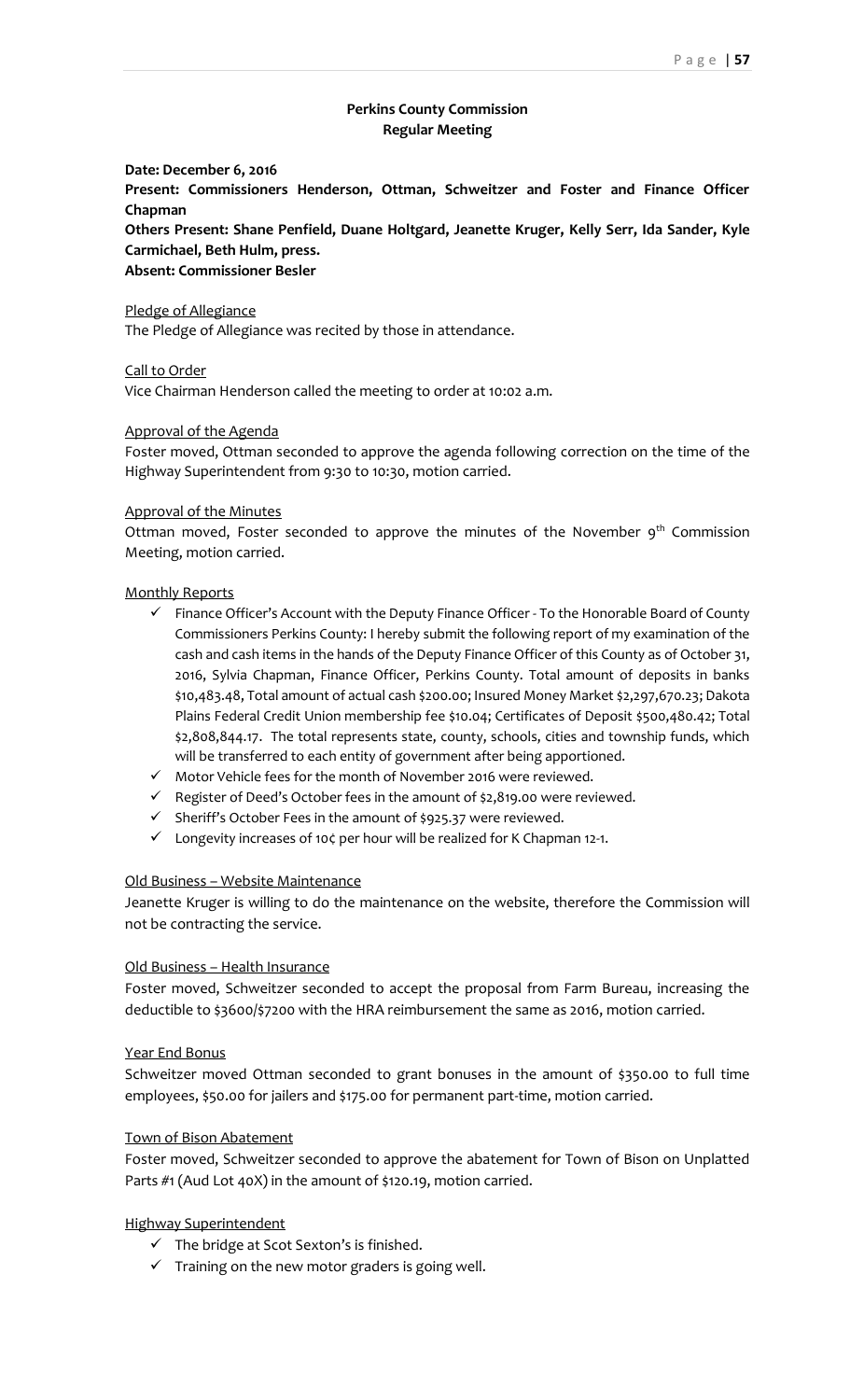- $\checkmark$  Iron Planet sold the four surplused motor graders. One of the bidders changed his mind on the motor grader MG91. Holtgard asked the Commission if they wanted to rebid the motor grader or accept the second bid. Foster moved, Ottman seconded to have Iron Planet place it on the next auction, motion carried.
- $\checkmark$  Foster moved, Schweitzer seconded to surplus the following wings: 1985 Snow Wing Balderson BWH12 SN 133936; 1991 Snow Wing Falls PAH12 SN 459491; 1993 Snow Wing Balderson BWH12 SN 3WL17573; 1998 Snow Wing Rylind RW12M SN 41098, motion carried.
- $\checkmark$  Holtgard announced that Perkins County did not receive any of the community access grants he applied for.

# Executive Session

Ottman moved, Foster seconded to go into executive session at 11:00 a.m. to conduct interviews for the Director of Equalization position, motion carried. Vice Chairman Henderson declared the meeting out of executive session at 12:55 p.m.

## Sheriff Serr

- $\checkmark$  Sheriff Serr has hired Christopher Goldsmith as Chief Deputy Sheriff at the agreed upon wage of \$44,000.
- $\checkmark$  Sheriff Serr would like to place an order off the state bid for a new Sheriff vehicle. Schweitzer Moved, Foster seconded to purchase the following vehicle for the Sheriff's Office using state vehicle contract #16997: one 2017 Ford Police Utility Interceptor from Lamb Motor Company of Onida, South Dakota in the amount of \$30,547.00, motion carried.

## State of South Community Health Nurse Office

Ottman moved, Schweitzer seconded to approve the State of South Dakota Consultant Contract for Provision of Community Health Services between Perkins County and South Dakota Department of Health and authorize Vice Chairman Wayne Henderson as signatory, motion carried.

# Special Meeting

Schweitzer moved, Foster seconded to set a special teleconference meeting for Friday, December 9, 2016 at 11:30 a.m., motion carried.

# Claims

The following claims were presented and approved for payment, November payroll: 102,251.49; IRS, fica, 6,844.91; SD Retirement, retirement, 5,218.17; Delta Dental, insurance, 1,219.46; Medico Life, insurance, 131.04; Wellmark, insurance, 20,145.21; SDPEF, insurance, 90.00; HRA Reimbursements, 767.12; A&B Business, supplies, 334.58; A+ Repairs, repairs, 2,027.97; Alcopro, Inc, supplies, 762.00; Avera Queen, prof fees, 100.90; Bison Courier, publishing, 705.10; Bison Food, supplies, 19.08; Bison Implement, repairs/supplies, 1,796.84; Todd Buer, chemical rebate, 57.99; Tracy Buer, chemical rebate, 84.27; Butler Machinery, repairs, 253.08; Chapman's Electronics, repairs, 691.88; Contractors Supply, supplies, 97.00; Current Connection, supplies/maintenance, 448.98; Dakota Auto Parts, repairs, 56.74; Dakota Farm Equipment, repairs, 13,428.83; Dale's Tire, supplies, 695.64; EMC, insurance, 650.00; Election Systems & Software, supplies, 2,348.13; G&O Paper, supplies, 772.00; Godfrey Brake Service, repairs, 254.45; Grand Electric, utilities, 1,187.24; Great Western Tire, maintenance, 1,219.28; Grimms Pump Service, repairs, 92.23; HDR Engineering, prof fees, 1,075.00; HR Direct, supplies, 56.94; Inland Truck Parts, repairs, 430.36; Clyde Jesfjeld, chemical rebate, 171.60; John Deere Financial, repairs, 984.16; Kinney Law, PC, ct appt atty, 276.52; J Kruger, supplies, 50.04; Lar-Jo's, supplies, 547.08; Lawson Products Inc, supplies, 249.65; Lemmon EMT, travel, 653.87; Lodgepole Propane, utilities, 542.80; Meade County Auditor, jail board, 4,940.00; Jeff Merkel, chemical rebate, 492.00; Brian Morris, chemical rebate, 84.27; Jerry Muth, chemical rebate, 416.64; NAPA Auto Parts, repairs/supplies, 631.46; Neve's Uniforms, supplies, 868.28; Newman Signs, supplies, 972.08; Northern Truck Equipment, repairs, 52.37; NW Farm & Home, supplies, 54.89; S Penfield, rent, 400.00; Perkins County Ambulance, travel/vehicle subsidy, 9,869.20; Pitney Bowes, refill postage, 5,000.00; Runnings, supplies, 134.76; SBM, maintenance, 54.00; SD Dept of Ag, bait, 800.00; SD DOT, repairs, 59,173.58; SD Human Services,